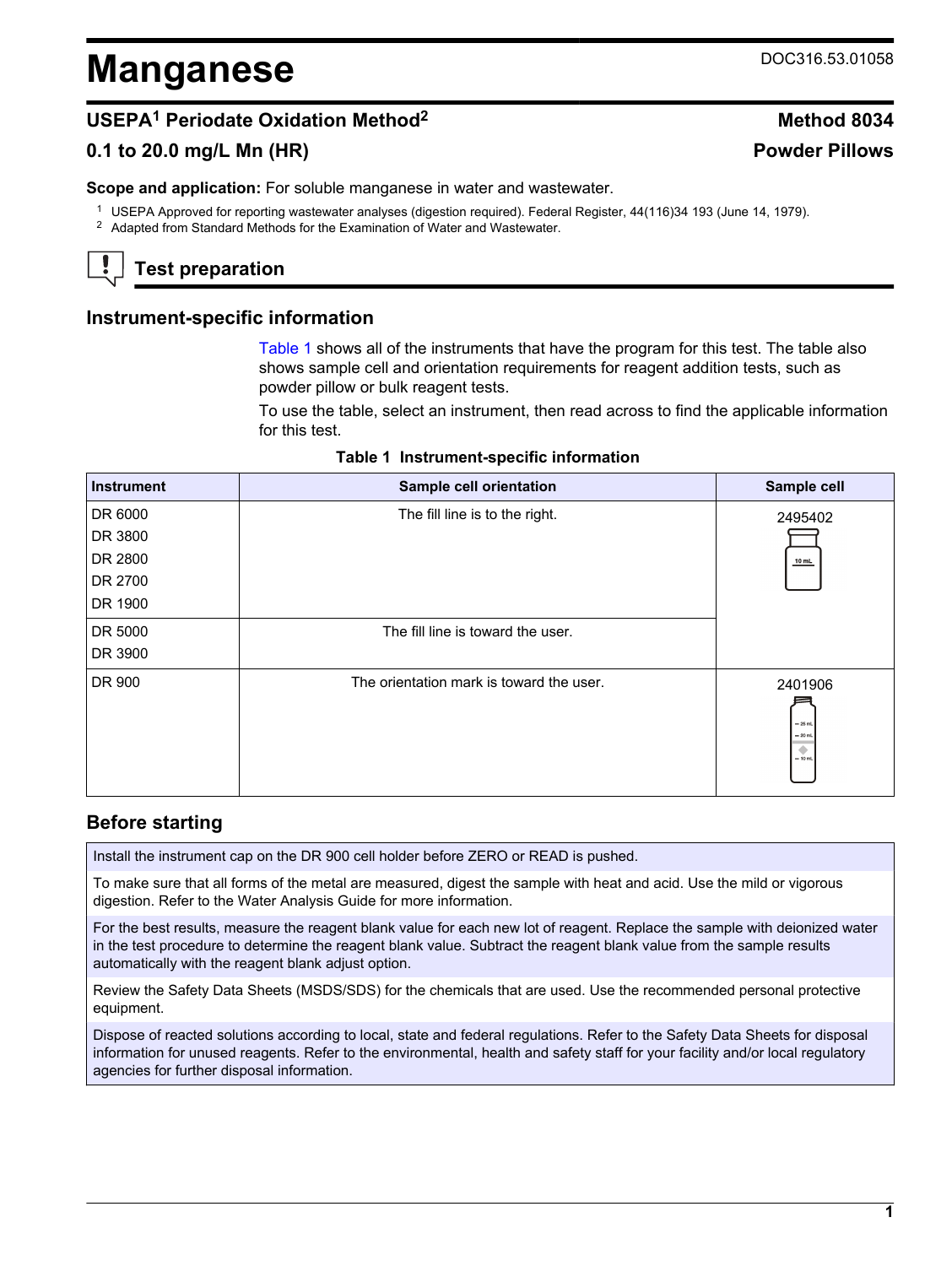## **Items to collect**

| <b>Description</b>                                                                                                                    | Quantity |
|---------------------------------------------------------------------------------------------------------------------------------------|----------|
| High Range Manganese Reagent Set, 10-mL                                                                                               |          |
| Sample cells (For information about sample cells, adapters or light shields, refer to Instrument-<br>specific information on page 1.) |          |

Refer to [Consumables and replacement items](#page-4-0) on page 5 for order information.

## **Sample collection and storage**

- Collect samples in acid-washed plastic bottles. Do not use glass containers to prevent possible adsorption of manganese to glass.
- If only dissolved manganese is to be determined, filter the sample before acid addition.
- To preserve samples for later analysis, adjust the sample pH to less than 2 with concentrated nitric acid (approximately 2 mL per liter). No acid addition is necessary if the sample is tested immediately.
- Keep the preserved samples at room temperature for a maximum of 6 months.
- Before analysis, adjust the pH to 4–5 with 5 N sodium hydroxide standard solution. Do not exceed pH 5 to prevent precipitation of the manganese.
- Correct the test result for the dilution caused by the volume additions.

## **Powder pillow procedure**



**1.** Start program **295 Manganese, HR**. For information about sample cells, adapters or light shields, refer to [Instrument](#page-0-1)[specific information](#page-0-1) on page 1.

*Note: Although the program name can be different between instruments, the program number does not change.*



**2. Prepare the sample:** Fill a sample cell with 10 mL of sample.



**3.** Add the contents of one Buffer Powder Pilow, Citrate Type for Manganese.



**4.** Put the stopper on the sample cell. Invert the sample cell to mix.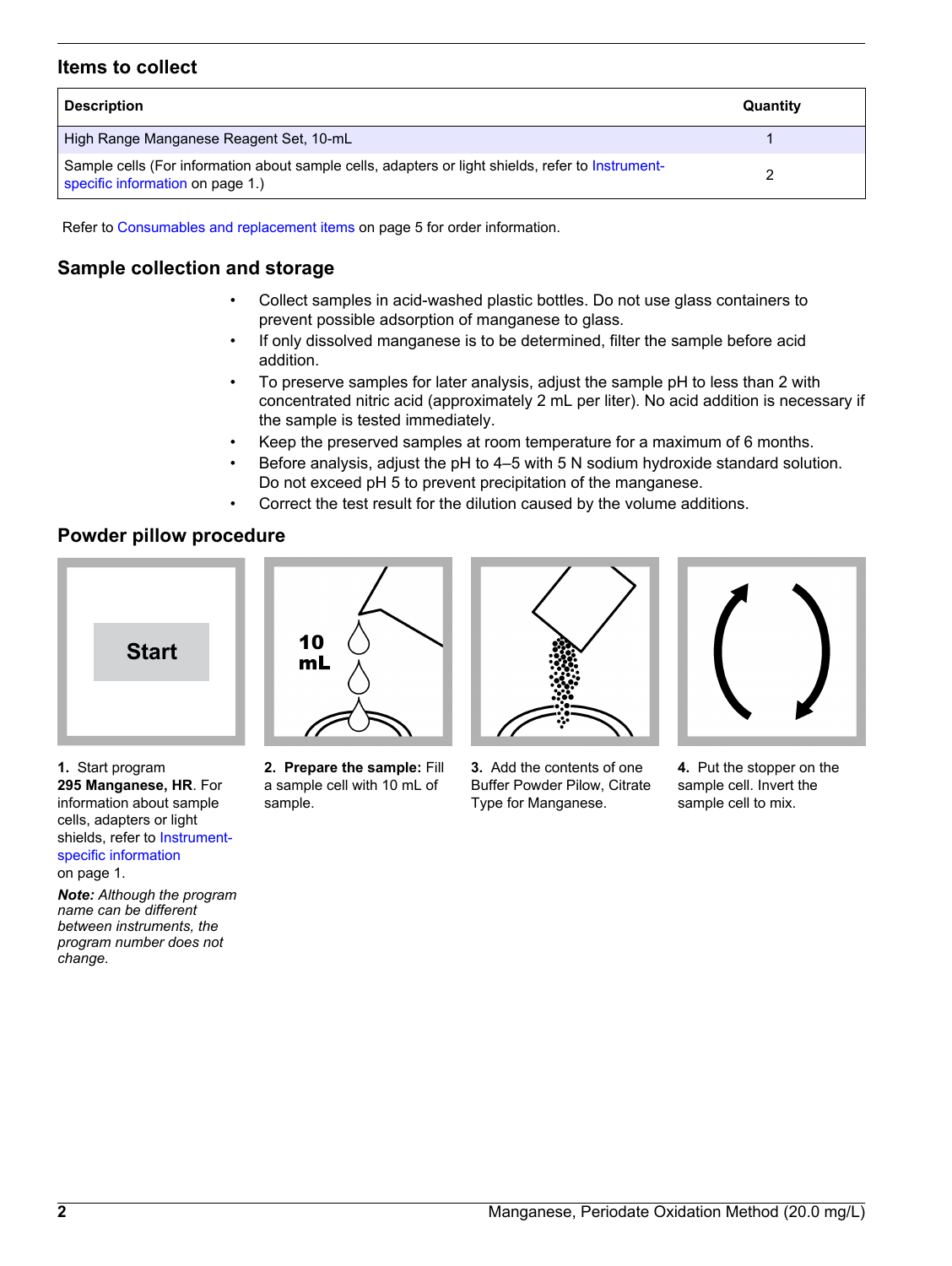

**5.** Add the contents of one Sodium Periodate Powder Pillow to the sample cell.



**6.** Put the stopper on the sample cell. Invert to mix. A violet color will show if manganese is present in the sample.



**7.** Start the instrument timer. A 2-minute reaction time starts.



**8. Prepare the blank:** Fill a second sample cell with 10 mL of sample.



**9.** When the timer expires, clean the blank sample cell.



**13.** Within 8 minutes after the timer expires, insert the prepared sample into the cell holder.

**Interferences**



**10.** Insert the blank into the cell holder.



**14.** Push **READ**. Results show in mg/L Mn.



**11.** Push **ZERO**. The display shows 0.0 mg/L Mn.

**12.** Clean the prepared sample cell.

| Interfering substance                        | Interference level                                                                                             |
|----------------------------------------------|----------------------------------------------------------------------------------------------------------------|
| Calcium                                      | 700 mg/L                                                                                                       |
| Chloride                                     | 70,000 mg/L                                                                                                    |
| <b>Iron</b>                                  | $5 \text{ mg/L}$                                                                                               |
| Magnesium                                    | 100,000 mg/L                                                                                                   |
| Highly buffered samples or extreme sample pH | Can prevent the correct pH adjustment of the sample by the reagents.<br>Sample pre-treatment may be necessary. |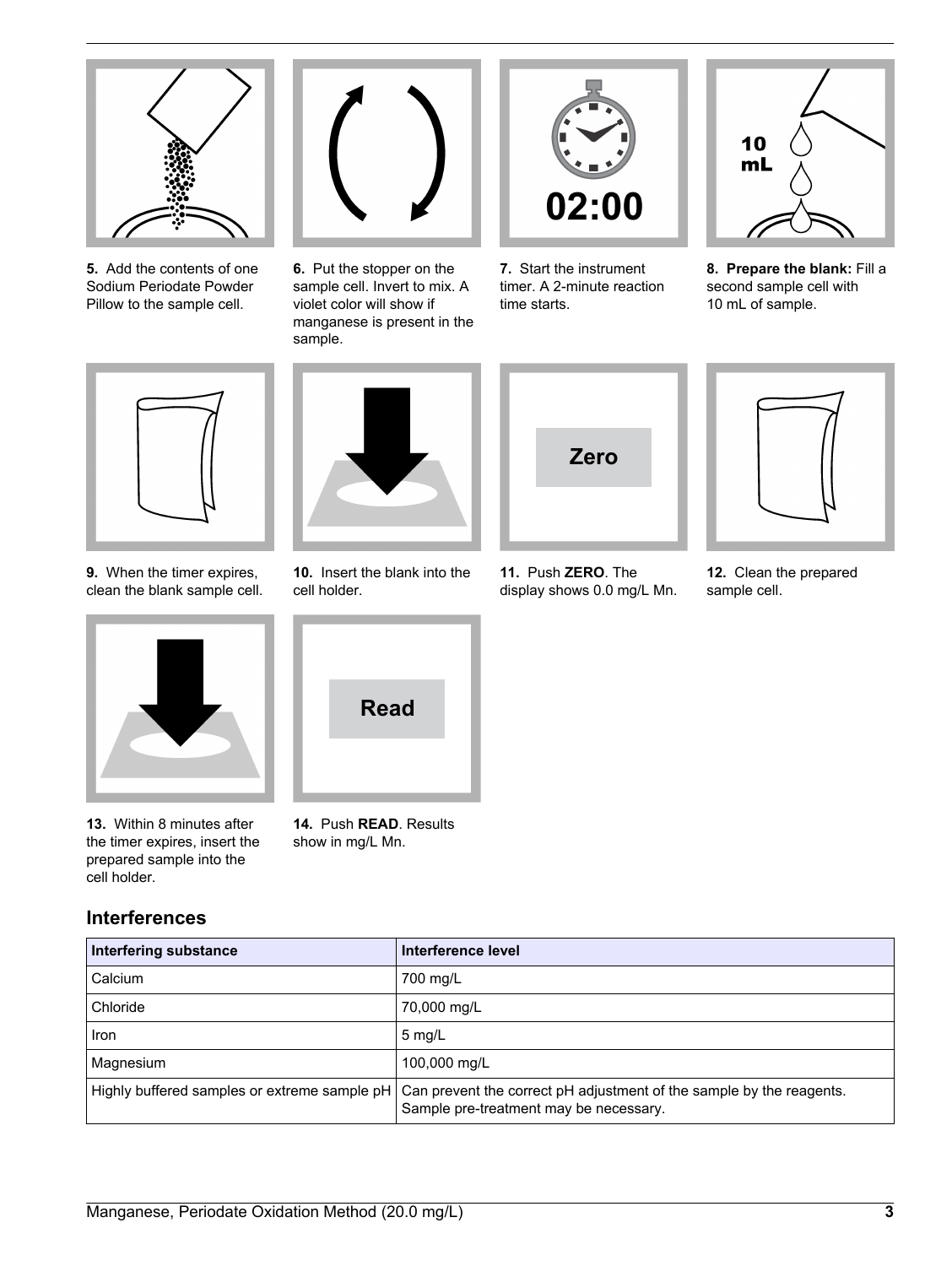# **Accuracy check**

#### **Standard additions method (sample spike)**

Use the standard additions method (for applicable instruments) to validate the test procedure, reagents and instrument and to find if there is an interference in the sample. Items to collect:

- Manganese Voluette<sup>®</sup> Ampule Standard, 250 mg/L Mn
- Ampule breaker
- Pipet, TenSette®, 0.1–1.0 mL and tips
- **1.** Use the test procedure to measure the concentration of the sample, then keep the (unspiked) sample in the instrument.
- **2.** Go to the Standard Additions option in the instrument menu.
- **3.** Select the values for standard concentration, sample volume and spike volumes.
- **4.** Open the standard solution.
- **5.** Prepare three spiked samples: use the TenSette pipet to add 0.1 mL, 0.2 mL and 0.3 mL of the standard solution, respectively, to three 10-mL portions of fresh sample. Mix well.
- **6.** Use the test procedure to measure the concentration of each of the spiked samples. Start with the smallest sample spike. Measure each of the spiked samples in the instrument.
- **7.** Select **Graph** to compare the expected results to the actual results.

*Note: If the actual results are significantly different from the expected results, make sure that the sample volumes and sample spikes are measured accurately. The sample volumes and sample spikes that are used should agree with the selections in the standard additions menu. If the results are not within acceptable limits, the sample may contain an interference.*

#### **Standard solution method**

Use the standard solution method to validate the test procedure, the reagents and the instrument.

Items to collect:

- Manganese Standard Solution, 1000 mg/L
- 1-L volumetric flask, Class A
- 10-mL volumetric pipet, Class A and pipet filler safety bulb
- Deionized water
- **1.** Prepare a 10.0 mg/L manganese standard solution as follows:
	- **a.** Use a pipet to add 10.00 mL of 1000 mg/L manganese standard solution into the volumetric flask.
	- **b.** Dilute to the mark with deionized water. Mix well. Prepare this solution daily.
- **2.** Use the test procedure to measure the concentration of the prepared standard solution.
- **3.** Compare the expected result to the actual result.

*Note: The factory calibration can be adjusted slightly with the standard adjust option so that the instrument shows the expected value of the standard solution. The adjusted calibration is then used for all test results. This adjustment can increase the test accuracy when there are slight variations in the reagents or instruments.*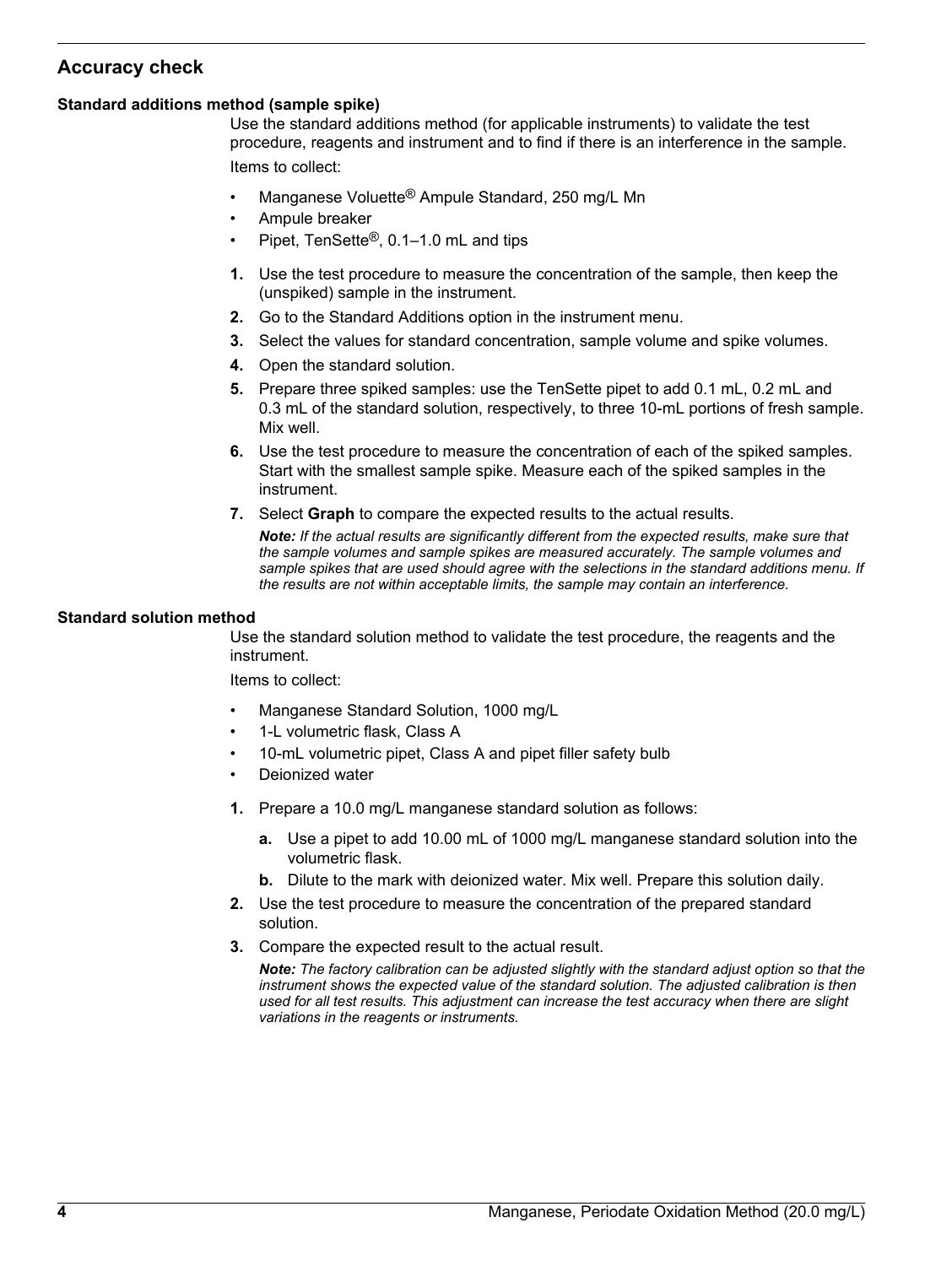## **Method performance**

The method performance data that follows was derived from laboratory tests that were measured on a spectrophotometer during ideal test conditions. Users can get different results under different test conditions.

<span id="page-4-0"></span>

| Program | <b>Standard</b> | Precision (95% confidence interval) | <b>Sensitivity</b><br>Concentration change per 0.010 Abs change |
|---------|-----------------|-------------------------------------|-----------------------------------------------------------------|
| 295     | 10.0 mg/L Mn    | 9.6–10.4 mg/L Mn                    | $0.1$ mg/L Mn                                                   |

## **Summary of method**

Manganese in the sample is oxidized to the purple permanganate state by sodium periodate, after buffering the sample with citrate. The purple color is directly proportional to the manganese concentration. The measurement wavelength is 525 nm for spectrophotometers or 520 nm for colorimeters.

## **Consumables and replacement items**

#### **Required reagents**

| <b>Description</b>                                  | <b>Quantity/test</b> | Unit          | Item no. |
|-----------------------------------------------------|----------------------|---------------|----------|
| Manganese Reagent Set, High Range, 10-mL includes:  |                      | $100$ /p $kg$ | 2430000  |
| Buffer Powder Pillow, Citrate for Manganese, 10-mL  |                      | $100$ /p $ka$ | 2107669  |
| Sodium Periodate Powder Pillow for Manganese, 10-mL |                      | $100$ /p $kg$ | 2107769  |

#### **Required apparatus**

| <b>Description</b>                          | <b>Quantity/test</b> | Unit     | ltem no. |
|---------------------------------------------|----------------------|----------|----------|
| Sample cells, 10-mL square, matched pair    |                      | $2$ /pkg | 2495402  |
| Stoppers for 18-mm tubes and AccuVac Ampuls |                      | 6/pkg    | 173106   |

#### **Recommended standards and apparatus**

| <b>Description</b>                                                           | Unit             | Item no. |
|------------------------------------------------------------------------------|------------------|----------|
| Manganese Standard Solution, 1000-mg/L Mn                                    | $100 \text{ mL}$ | 1279142  |
| Manganese Standard Solution, 250-mg/L Mn, 10-mL Voluette <sup>®</sup> Ampule | 16/pkg           | 1425810  |
| Water, deionized                                                             | 4 L              | 27256    |
| Ampule Breaker, 10-mL Voluette <sup>®</sup> Ampules                          | each             | 2196800  |

#### **Optional reagents and apparatus**

| <b>Description</b>                                                         | Unit          | ltem no. |
|----------------------------------------------------------------------------|---------------|----------|
| Manganese Standard Solution, 2-mL PourRite® Ampule, 25 mg/L                | 20/pkg        | 2112820  |
| Manganese Standard Solution, 10-mg/L Mn, 2 mL PourRite <sup>®</sup> Ampule | 20/pkg        | 2605820  |
| Paper, pH, 0-14 pH range                                                   | $100$ /p $kg$ | 2601300  |
| Pipet filler, safety bulb                                                  | each          | 1465100  |
| Pipet, TenSette <sup>®</sup> , 0.1-1.0 mL                                  | each          | 1970001  |
| Pipet tips for TenSette® Pipet, 0.1-1.0 mL                                 | 50/pkg        | 2185696  |
| Pipet tips for TenSette <sup>®</sup> Pipet, 0.1-1.0 mL                     | 1000/pkg      | 2185628  |
| Pipet, TenSette <sup>®</sup> , 1.0-10.0 mL                                 | each          | 1970010  |
| Pipet tips for TenSette <sup>®</sup> Pipet, 1.0-10.0 mL                    | $250$ /pkg    | 2199725  |